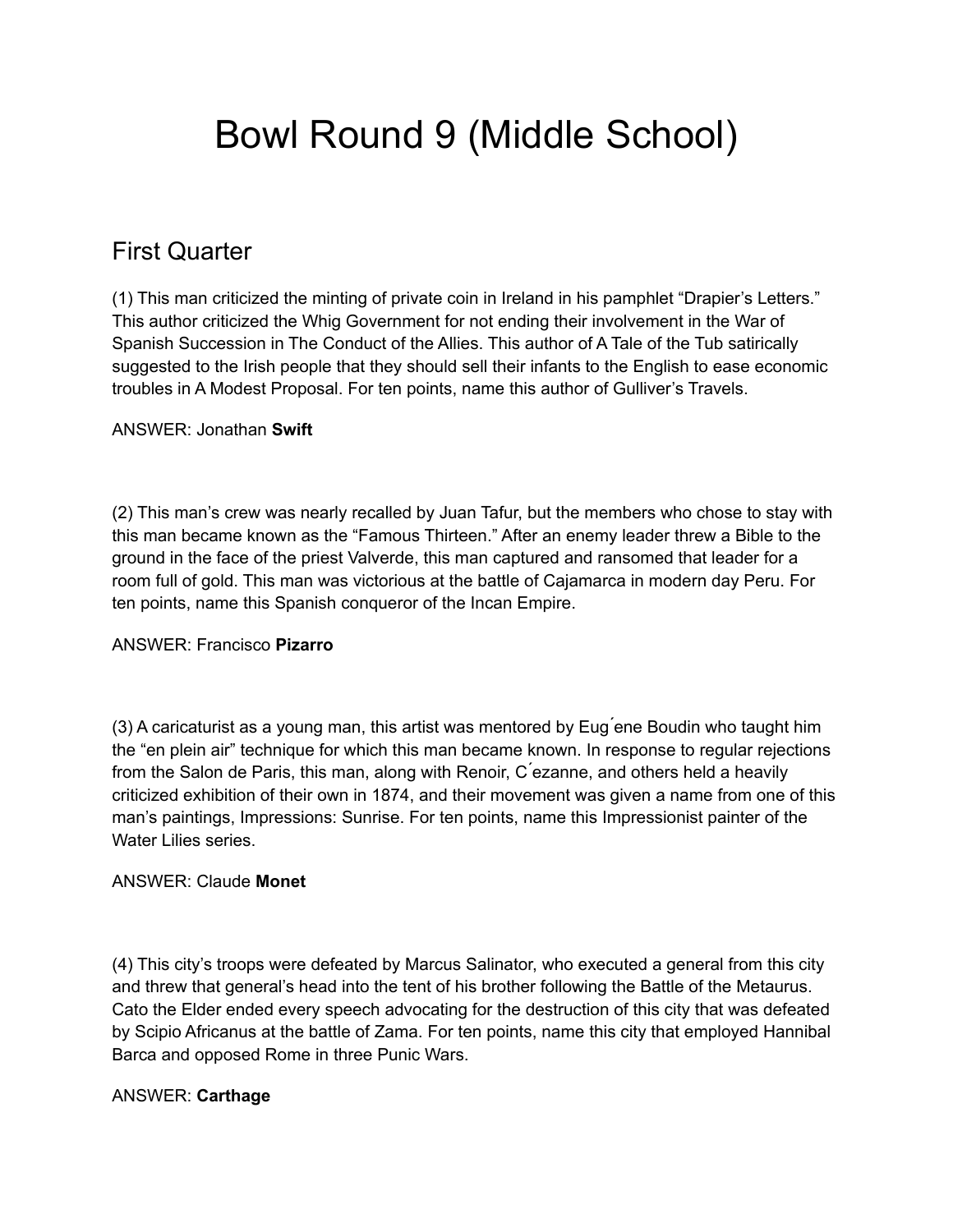(5) This man's opposition to a proposed war with Austria prompted him to start publishing his newspaper, The Defender of the Constitution, and this man replaced the Cult of Reason with his Cult of the Supreme Being. This man gained power in his most notable position after the death of his former ally, Georges Danton, and this man was executed by guillotine in the Thermadorian Reaction. For ten points, name this Director of the Committee of Public Safety who led the Reign of Terror.

#### ANSWER: **Maximilien** Francois Marie Isidore **de Robespierre**

(6) This man increased gas taxes to fund highway construction through the Collier Burns Act as Governor of California, a position he held a record three consecutive terms. This man replaced Fred Vinson in his highest position in which this man was succeeded by Warren Burger. For ten points, name this Chief of Justice of the Supreme Court who presided over the cases Miranda v Arizona and Brown v the Board of Education, as well as heading the commission that investigated the death of President Kennedy.

#### ANSWER: Earl **Warren**

(7) This city is home to the headquarters of the SAARC and the site of the Pashupatinah Temple. This city's name derives from a wooden shrine that stood in Durbar Square until it was destroyed by a 2015 earthquake. In 2001, Prince Dipendra carried out a massacre in Narayanhity Royal Palace in this city, which led to the death of ten members of the royal family, including King Birendra. For ten points, name this city, the capital of Nepal.

ANSWER: **Kathmandu** (accept pronunciations with either a "t" or a "th" sound)

(8) In this city in 1891, over 1,000 people died when the General Slocum caught fire and sank in one of this city's rivers, a river that the Dutch called the "North River." Sheila Abdus-Salaam served on this city's Civil Court, the first Muslim woman to serve as a judge in the United States. US Airways Flight 1549 took off from this city, hit several birds, then made a water landing without losing any of the 155 on board. For ten points, name this city whose LaGuardia Airport was the starting site of the "Miracle on the Hudson."

ANSWER: **New York City** (accept NYC)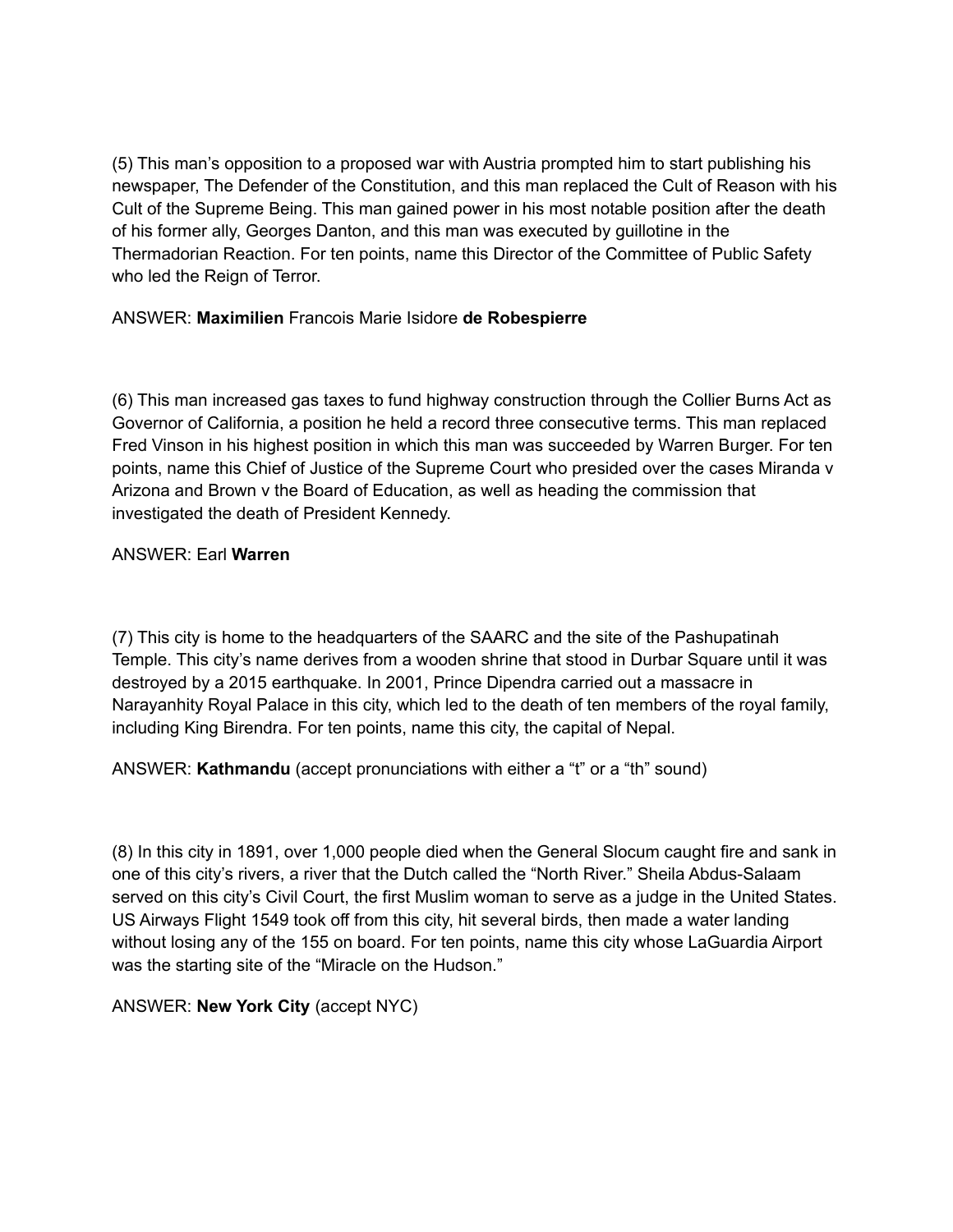# Second Quarter

(1) Less than ten miles from Dodge City is a two-mile portion of this route that is the longest portion of it remaining today. Trading caravans on this route had to cross a ferry at Arrow Rock, Missouri. A need to pay off debts caused by the Panic of 1819 led William Becknell to establish this route. Mexican caravans on this trail were often intercepted by U.S. troops in the Mexican-American War. For ten points, name this trail that takes its name from the city in which it ended in New Mexico.

# ANSWER: **Santa Fe Trail**

BONUS: The Santa Fe Trail crossed the northwestern portion of the territory of this Native American nation who fought a series of namesake wars from 1706 until their final surrender in 1875.

# ANSWER: **Comanche**

(2) In this man's maiden speech at the House of Commons, he declared that Socialism stood for "Cooperation, not confrontation; for fellowship, not fear." Under this man, the SAS was sent in to rescue hostages in Sierra Leone in Operation Barras. This man visited victims after the Omagh Bombing and helped negotiate the Good Friday Agreement. This man, an adherent of the Third Way, led New Labour to victory in 1997. This leader, who supported George W. Bush's campaign to invade Iraq, was succeeded by Gordon Brown. For ten points, name this Prime Minister of the UK from 1997 to 2007.

# ANSWER: **Tony Blair**

BONUS: Tony Blair was the youngest person appointed Prime Minister since the 1810s, but that distinction didn't last long as this man took the title from him, holding the position from 2010 to 2016.

# ANSWER: **David Cameron**

(3) This man was legendarily a Cappadocian Greek and a member of the Praetorian Guard. Fifteen thousand men from "Silene" switched allegiance to this man's faith after his most famous action. The Golden Legend tells this man's story and relates how the Fourteen Holy Helpers attempted to get rid of a plague-bearing monster that was terrorizing a lake in Libya. That event led to this man using the king's daughter as bait and wielding Ascalon, a mighty spear, to kill the offending dragon. For ten points, name this Roman martyr and patron saint of England.

# ANSWER: **Saint George** of Lydda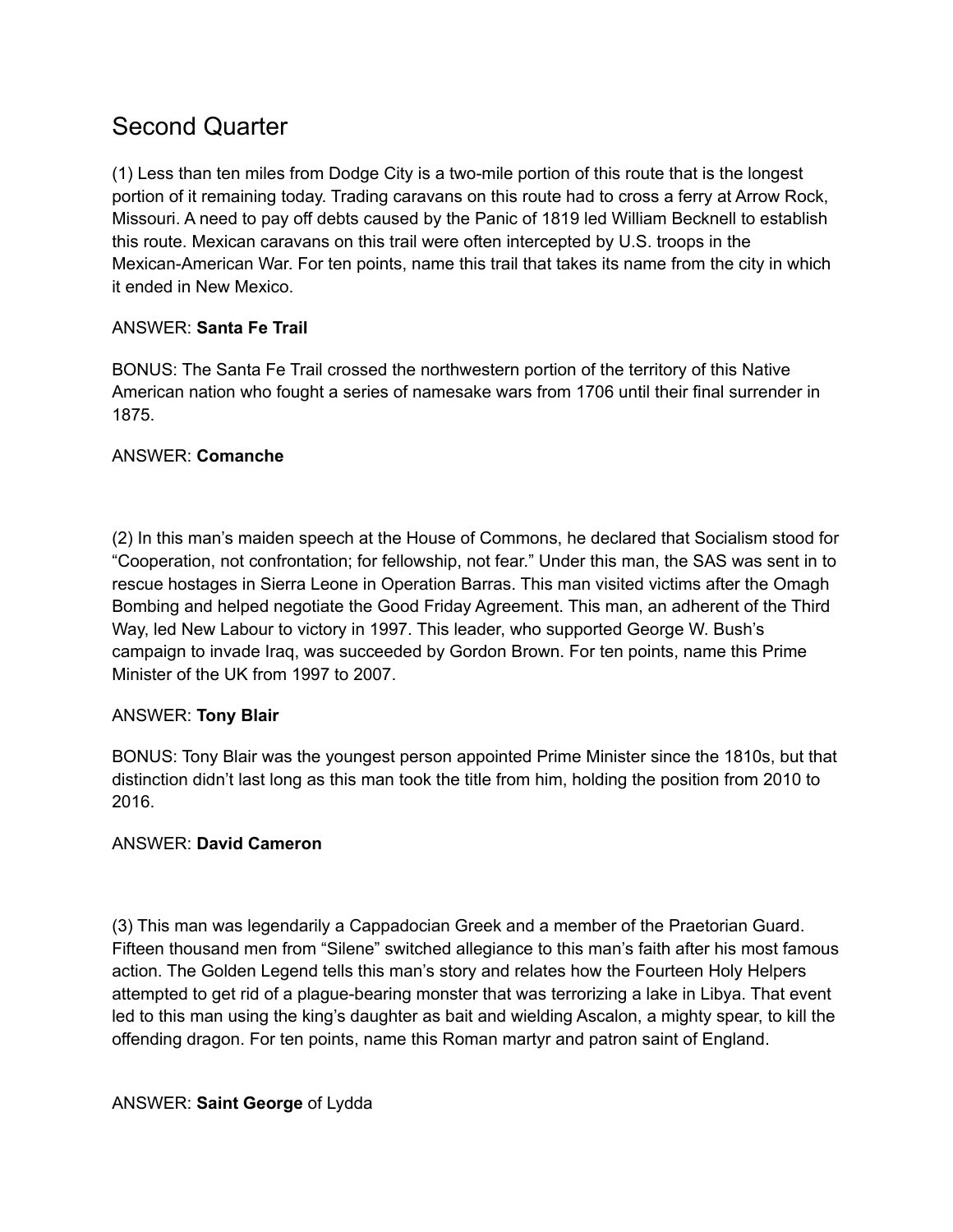BONUS: Ascalon was named for a city that was captured by the crusaders at the last battle of the First Crusade in 1099. That city is today known as Ashkelon and is found in this country.

#### ANSWER: State of **Israel**

(4) After this location was sacked by the Chams, a new capital was rebuilt at Thom [THUM], a few kilometers north. 92 asuras and 88 devas use Vasuki as a tool in one depiction in this complex, "The Churning of the Sea of Milk." This complex is considered to be representative of India's Mount Meru and was built by Suryavarman II in the 12th century. For ten points, what large temple dedicated to Vishnu was built by the Khmer people in Cambodia?

#### ANSWER: **Angkor Wat**

BONUS: In 1860, King Norodom was installed as King of Cambodia by the Rattanakosin Kingdom of a country known at the time as Siam and today known by this name.

# ANSWER: Kingdom of **Thailand**

(5) This ruler's reign was the subject of the final book of John Foxe's Book of Martyrs. This ruler issued the First Statute of Repeal to nullify prior religious laws and burned Hugh Latimer and Nicholas Ridley at the stake. This ruler imprisoned the author of the Book of Common Prayer, Thomas Cranmer, after she succeeded Lady Jane Grey. Known for her violent persecutions of Protestants, for ten points, name this ruler who re-Catholicized England before she was succeeded by Elizabeth I

# ANSWER: **Mary I** (accept Mary Tudor, prompt on "Bloody Mary")

BONUS: Mary was Henry VIII's oldest child but was preceded to the throne by this brother, 21 years her junior, who was on the throne for six years, dying at the age of 15.

#### ANSWER: **Edward VI**

(6) One section of this work contrasts one idea with the notion that "vexation may be succeeded by content [cun-TENT]." In this text's first section, the author calls the title discipline "a road either to safety or to ruin." One section of this text lists five effective uses of fire including burning baggage trains and as a means of tipping arrows to rain down on an enemy. Written during the reign of Shenzong this text was penned during the Spring and Autumn Period. For ten points, name this Chinese military treatise written by Sun Tzu.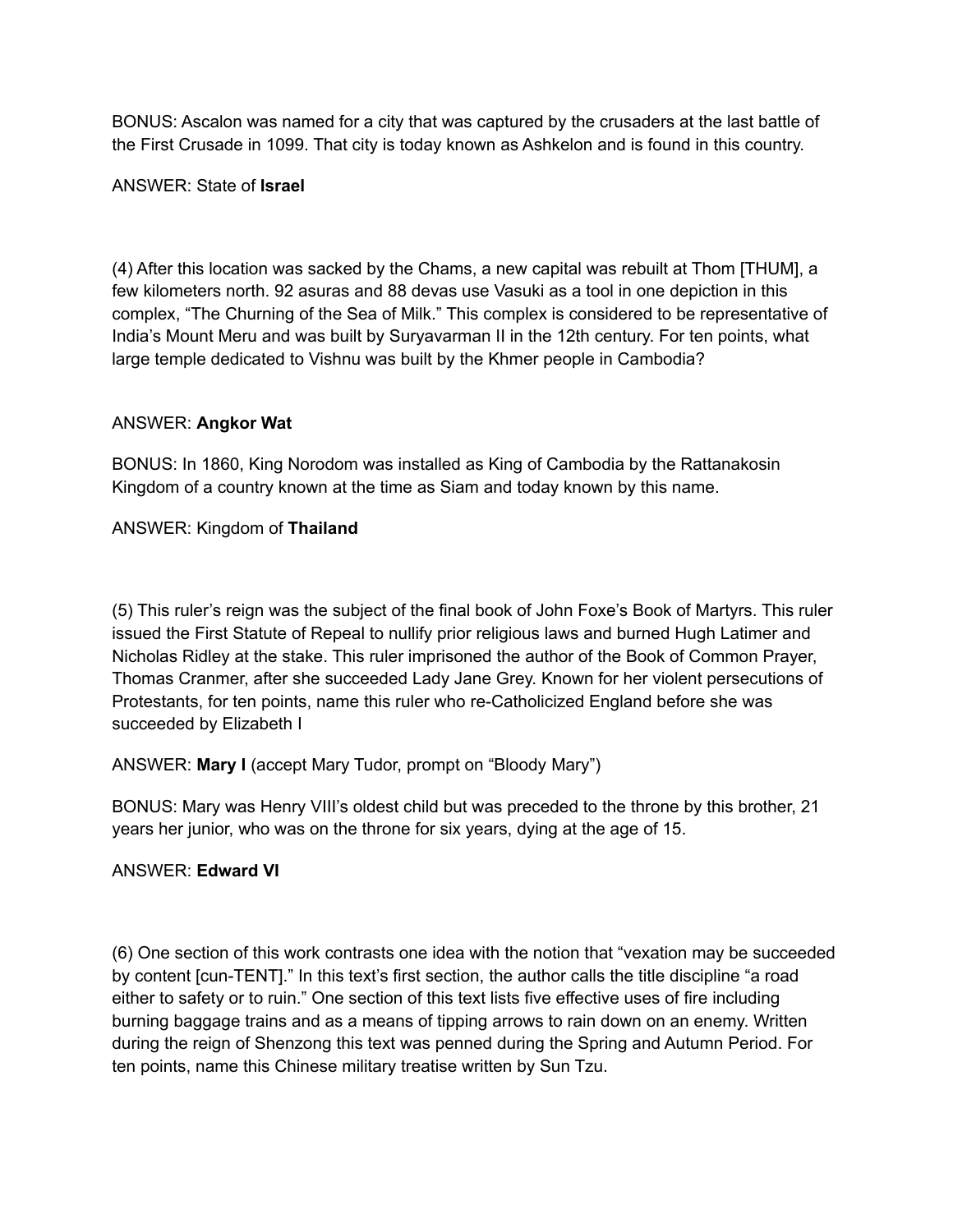#### ANSWER: **The Art of War** (accept Sunzi Bingfa)

BONUS: One of the earliest notable English translations of The Art of War was by British museum curator Lionel Giles who also made a noted translation of the Analects, a collection of sayings attributed to this Chinese philosopher.

#### ANSWER: **Confucius** (accept Kong Fuzi or Master Kong)

(7) This man ensured peace with Russia in the Reinsurance Treaty. This leader was depicted in the cartoon "Dropping the Pilot" after he was succeeded in one post. This man, who attempted to subvert the Catholic church with his policy of Kulturkampf, edited the Ems dispatch to begin a war with France. This practitioner of "realpolitik" noted that "the great questions of the time" would be resolved by "iron and blood." For ten points, name this "Iron Chancellor" who unified the German states in 1871.

#### ANSWER: Otto von **Bismarck**

BONUS: Bismarck was born in this independent German kingdom that led the drive to unification, was the leading state of the Empire of Germany, and was dissolved into the Weimar Republic in 1918.

#### ANSWER: Kingdom of **Prussia**

(8) This man paid \$65 to have a photograph with a famous woman he met in Minnesota. Alfred Sully defeated an army in which this man served at the Battle of Killdeer Mountain. This man, who surrendered to David Brotherton at Fort Buford, was offered a job by John Burke that allowed him to meet Annie Oakley. This ally of Chief Gall and performer in Buffalo Bill's Wild West Show once won a battle fought alongside Crazy Horse during which a "Last Stand" was conducted by George Custer. For ten points, name this chief of the Sioux.

#### ANSWER: **Sitting Bull**

BONUS: Sitting Bull was killed on this South Dakota reservation that made the news again in 2016 after thousands of people went there to protest the Dakota Access Pipeline that had been rerouted to within half a mile of the reservation.

#### ANSWER: **Standing Rock**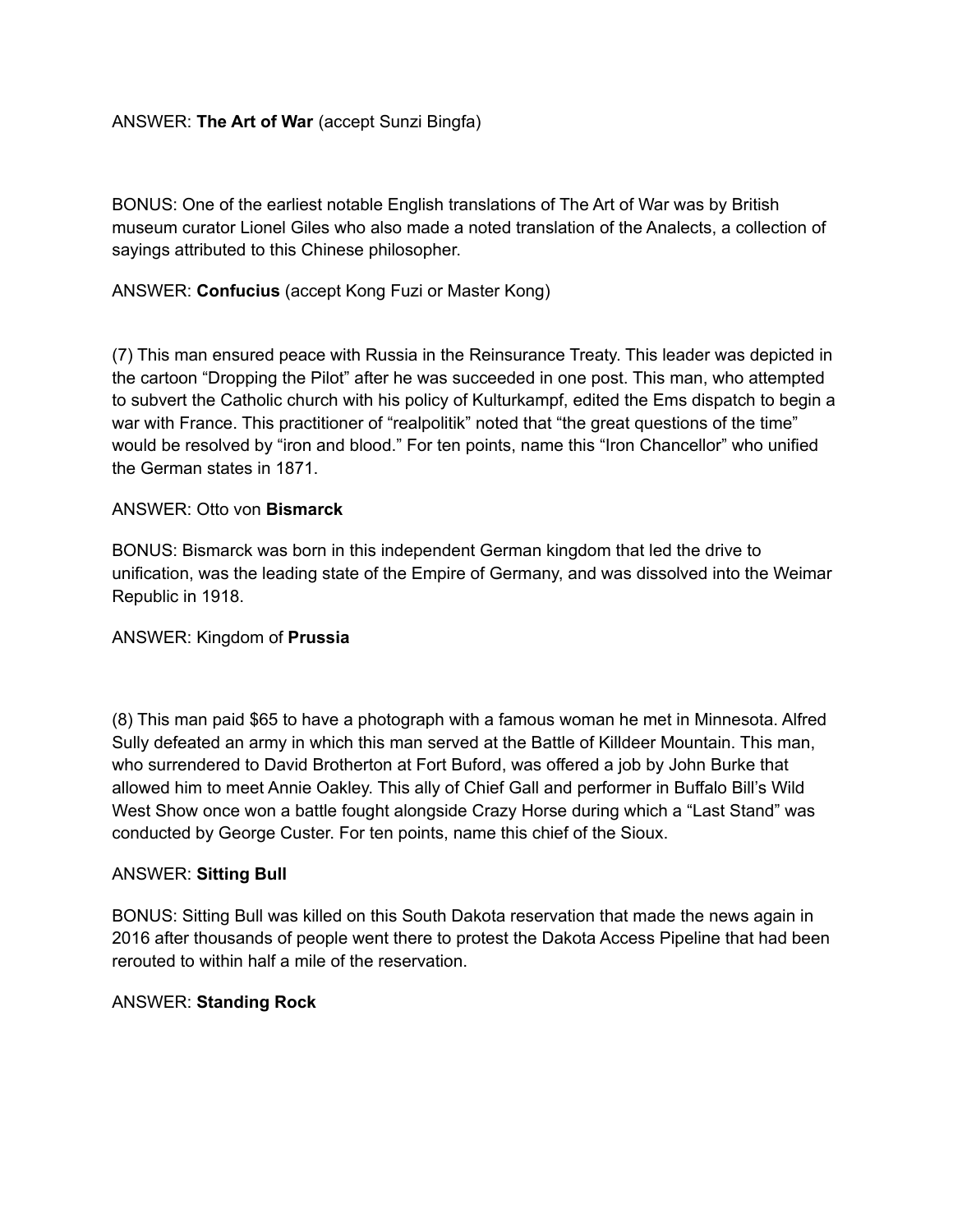# Third Quarter

The categories are . . .

- 1. Great Society
- 2. The Kingdom of Rome
- 3. Chile

Great Society

Name the

- (1) President who instituted the Great Society as part of his War on Poverty
- ANSWER: **Lyndon B. Johnson** (accept LBJ)
- (2) Legislation that outlawed racial discrimination in 1964

# ANSWER: **Civil Rights Act of 1964**

(3) Health insurance program created primarily to help senior citizens

# ANSWER: **Medicare**

(4) Program that used namesake coupons to provide food-purchasing assistance

ANSWER: **Food Stamps program** (accept SNAP or Supplemental Nutrition Assistance Program) (5) 1968 federal legislation that banned housing discrimination

ANSWER: **Fair Housing Act** (accept Civil Rights Act of 1968)

(6) Agency created to support excellence in painting, theatre, and similar activities

ANSWER: **National Endowment for the Arts** (accept NEA)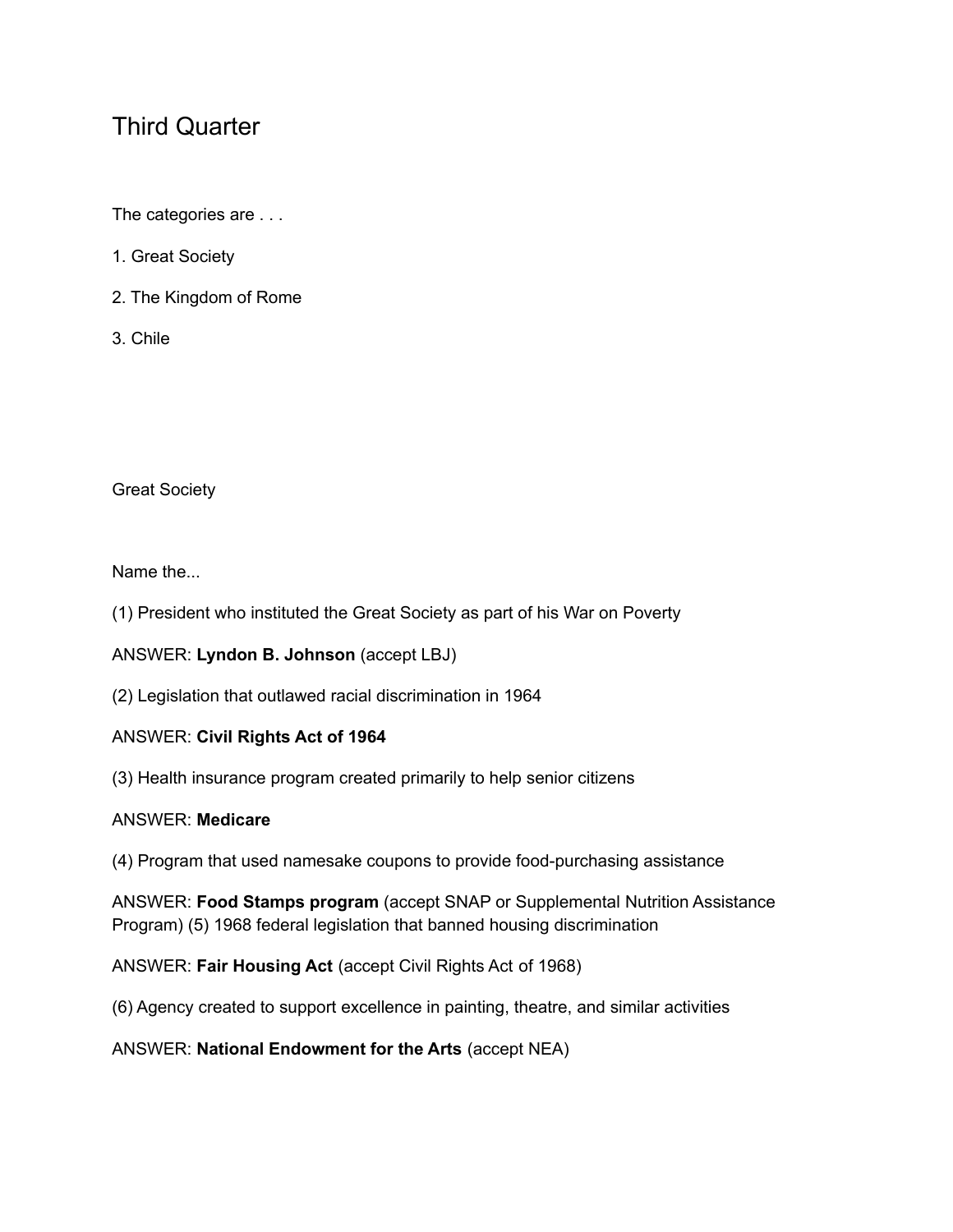The Kingdom of Rome

The Kingdom of Rome...

(1) Was started by this mythical founder who killed his brother Remus

#### ANSWER: **Romulus**

(2) Built this central plaza of Rome, the center of discussion and public life

#### ANSWER: **Roman Forum**

(3) Started on this first of the Seven Hills of Rome

#### ANSWER: **Palatine Hill**

(4) Relied on this order of priestesses to tend the sacred fire

#### ANSWER: **Vestal Virgins** (accept Vestals)

(5) Had kings who wore the Toga Picta of this royal color

#### ANSWER: **Purple**

(6) Was ruled by two kings of this name, the younger of whom was overthrown after the rape of Lucretia ANSWER: Tarquinius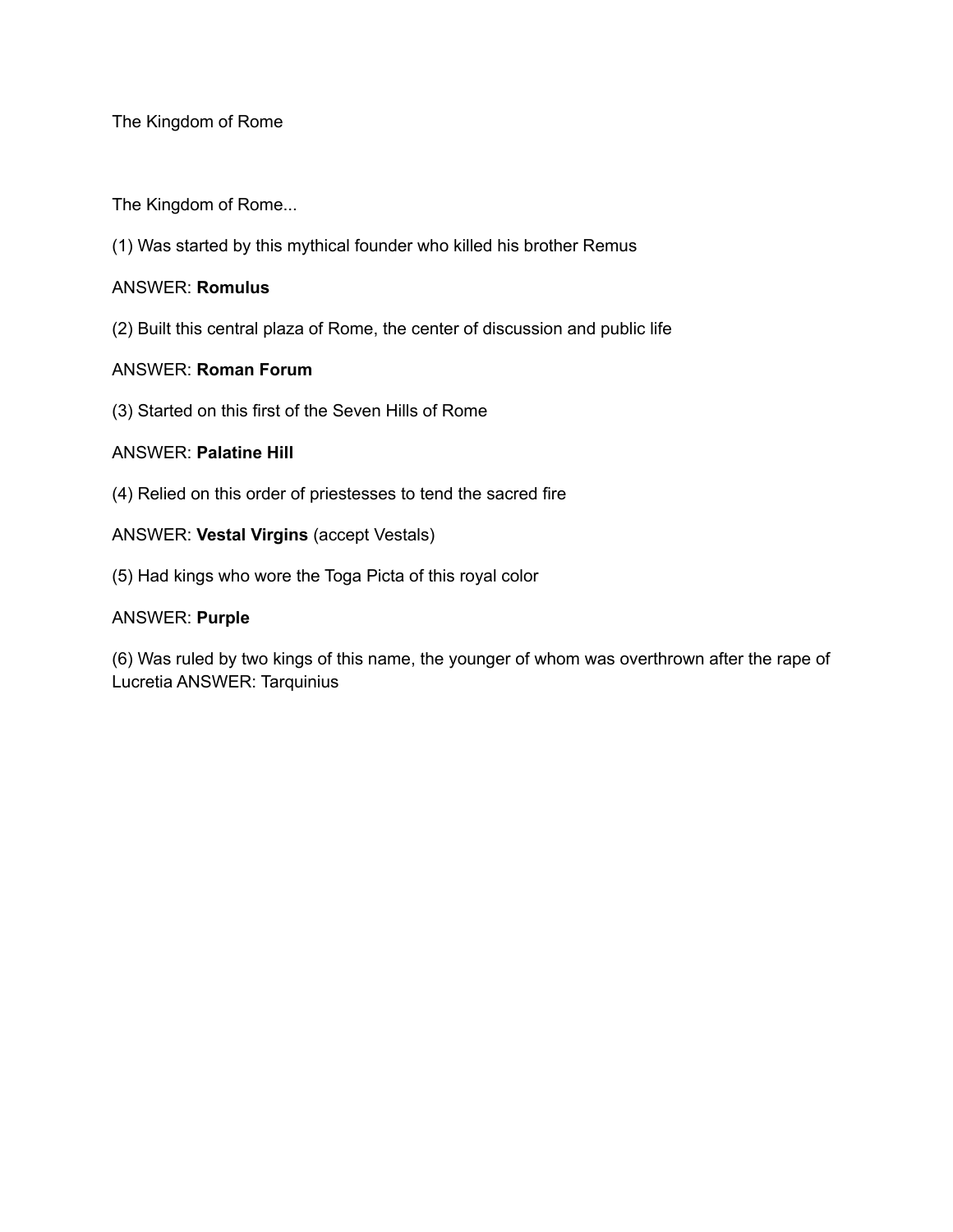Chile

Name the...

(1) Capital city named after the biblical St. James

ANSWER: **Santiago**

(2) Leader who overthrew his predecessor in 1973

ANSWER: Augusto **Pinochet**

(3) Socialist president who committed suicide after his 1973 overthrow

#### ANSWER: Salvador **Allende**

(4) Sparsely populated region shared by Chile and Argentina that was subject to territorial disputes around Mount Fitz Roy.

ANSWER: **Patagonia** (prompt on "Andes")

(5) 19th-century conflict named for a major body of water in which Chile gained the Atacama Desert from Bolivia.

ANSWER: **War of the Pacific** (accept Saltpeter War, Guerra del Salitre, or Guerra del Pacifico)

(6) U.S. university at which a group of economists that helped stabilize the economy were taught by Milton Friedman

# ANSWER: **University of Chicago**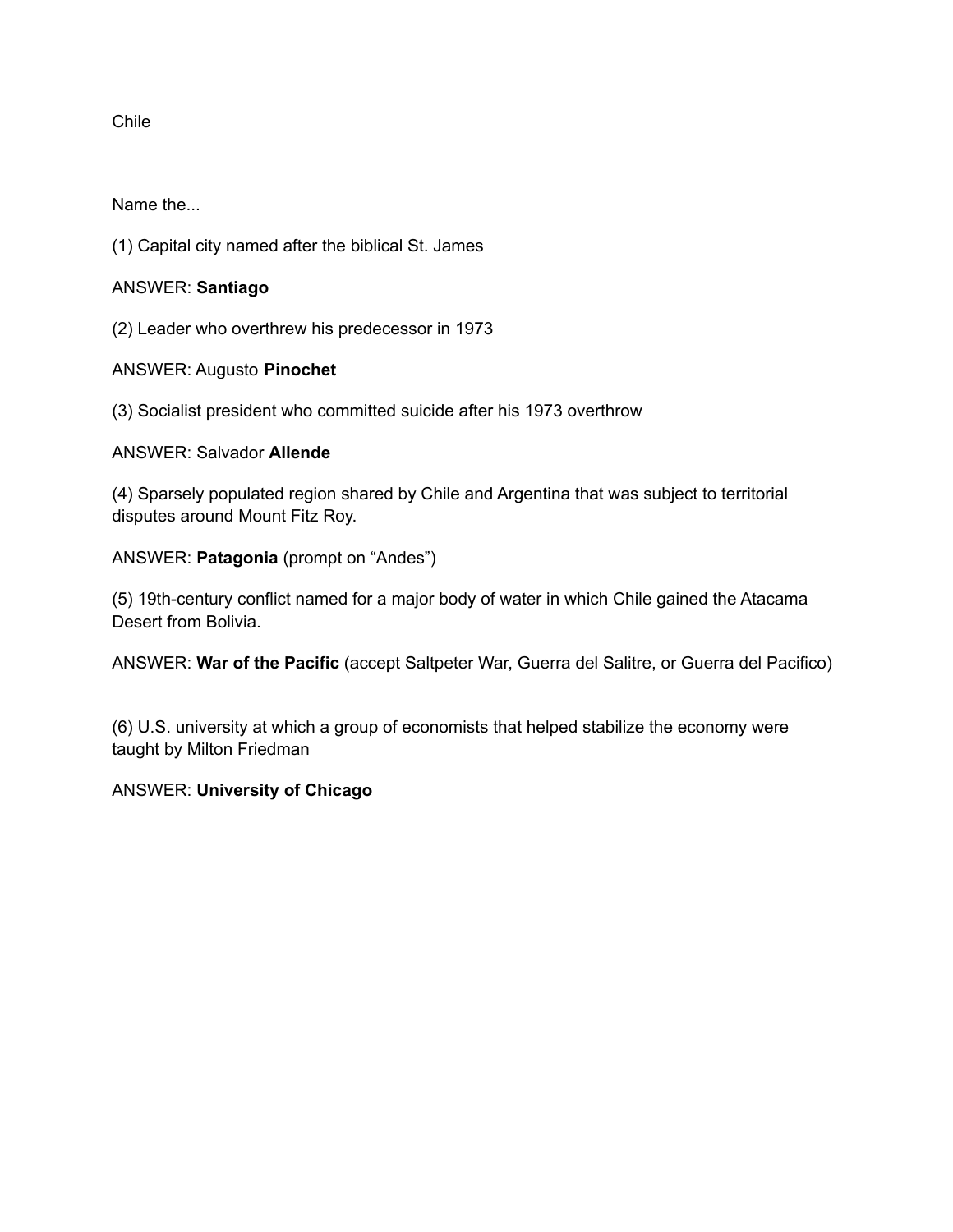# Fourth Quarter

(1) **One candidate in this election year published the book A Call to Economic Arms, detailing his ideas about the federal deficit, and that man, Paul Tsongas, dropped out of this year's race after placing third in Michigan. One speech during this election year began "Who am I? Why am I here?" During this year's race, (+) Pat Buchanan delivered his "culture war" speech, and a third-party candidate discussed the "giant sucking sound" that would be created by (\*)** NAFTA. For ten points, name this year in which Texas billionaire Ross Perot finished third behind incumbent George H.W. Bush and winner Bill Clinton.

ANSWER: **U.S. Presidential Election of 1992**

(2) **A secret police force in this country with roughly 30,000 members was known as the Sigurimi. Ponzi schemes triggered a 1997 civil war in this country during which mass protests were held in its city of Vlore. An invader of this country angrily said "the (+) cub has escaped" after finding that the son of King Zog had fled the country. For 44 years, this country was ruled by the communist regime of (\*)** Enver Hoxha [HODJ-uh]. Located along the Balkan Peninsula, for ten points, name this country centered at Tirana.

ANSWER: **Albania**

(3) **Near the end of this film, one character buries two figurines of the protagonist's relatives claiming "I will see you again." This film begins at a battle in Vindobona that occurred during the Twelve Year Campaign. After being taken to Mauretania, the protagonist of this film is given to (+) Proximo. A reenactment of the Battle of Zama sees the protagonist of this film lead his Carthaginian side to victory before revealing himself to the brother of Lucilla. The antagonist of this film kills his father (\*)** Marcus Aurelius after learning that he is not to be named successor. For ten points, name this 2000 Academy Award winning film in which Russell Crowe stars as Maximus.

# ANSWER: *Gladiator*

(4) **A mining rights concession that this man negotiated with the Matabele king Lobengula paved the way for the creation of a namesake southern African colony. This man supported the Jameson Raid and founded the (+) De Beers diamond company in Kimberley. A cartoon in Punch depicted this man as a colossus astride Africa as a result of his advocacy for a (\*)** railroad spanning the continent from "Cape to Cairo." For ten points,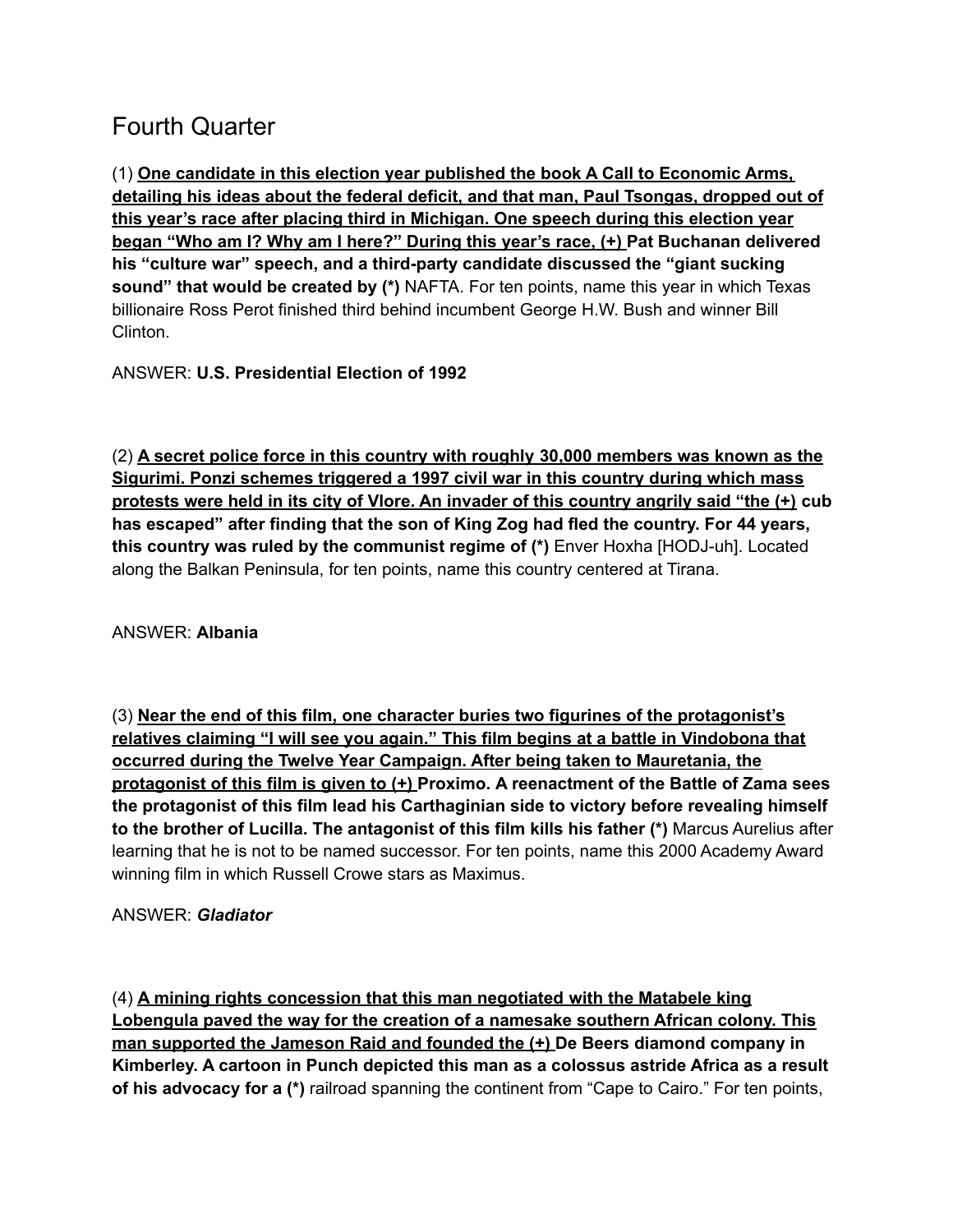name this Victorian imperialist for whom a prestigious scholarship at Oxford University is named.

ANSWER: **Cecil** (John) **Rhodes**

(5) **This painting was hidden after a failed student uprising, the June Rebellion, led to it being seen as incendiary. This painting is set during the "Three Glorious Days" during which the (+) July Monarchy was established. This painting's primary subject wears a symbolic Phrygian cap and is flanked by a university student wearing a bicorne. The depiction of Notre Dame in this painting's background notably features a flying flag, apart from the (\*)**

tricolourthatMarianneholds.Fortenpoints,namethisEug`eneDelacroixpaintingshowingthe personification of freedom at the forefront of revolution.

# ANSWER: **Liberty Leading the People**

(6) **The Battle of Klushino during this period resulted in a group of seven nobles offering their support for Prince Wladyslaw. Marina Mneszich was appointed queen during this period thanks to an invasion led by (+) Sigismund III of Poland. Three men known as the False Dmitris attempted to claim the throne during this period that began after the death of Feodor led to the end of the (\*)** Rurik dynasty. For ten points, identify this period of turmoil in Russian history that ended with the coronation of Michael Romanov.

ANSWER: **Time of Troubles** (accept Smuta)

(7) **Henry Gough became known as the "hammer" of people of this religion, and the second war against a state named for this religion occurred after Patrick Vans Agnew was sent to take (+) Multan. An empire of this religion contained four provinces, including Peshawar and Lahore. That empire of this religion was created after the misals were united under the "Lion of the (\*)** Punjab," Maharaja Ranjit Singh. For ten points, name this religion based on the teachings of Guru Nanak, the fifth largest organized religion in the world.

ANSWER: **Sikhism** (accept Sikhil)

# (8) **This man served as a New York delegate in opposition to Andrew Jackson's candidacy in 1828 and was an Anti-Mason when elected to Congress in 1837. Later in this**